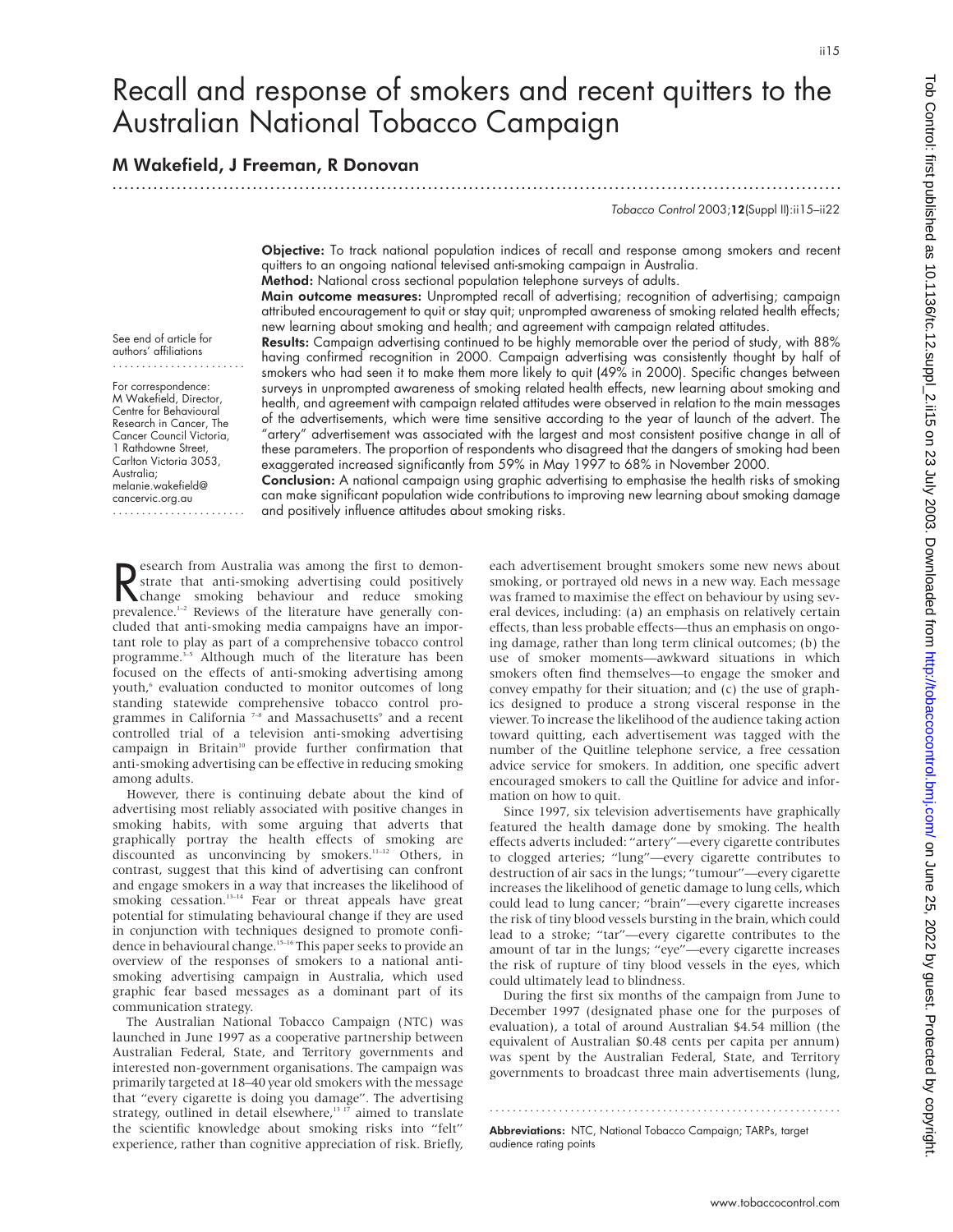

Figure 1 National target audience rating points (TARPs) for National Tobacco Campaign (NTC) television advertisements 1997–1998 (phases one and two), target group 18–40 years. Advertisements most prominent in the peaks of weekly television TARPs, and timing of evaluation surveys, are indicated.

artery, and tumour). During 1998 the campaign continued with what was considered to be a maintenance phase budget with Commonwealth and State government media expenditure equivalent to Australian \$0.32 cents per capita per annum. From January to December 1998 (designated as phase two), the brain advertisement was added and an advertisement modelling the behaviour of calling the Quitline ("call for help") was introduced. Phase three of the campaign for the purposes of this evaluation spanned January 1999 to December 2000 and included two new health effects advertisements (tar and eye), launched in mid 2000. Media expenditure by governments over this period equated to Australian \$0.27 cents per capita per annum.

Consistent with the media expenditure, figs 1 and 2 shows that the estimated exposure of the target group to the advertising varied over the period. Overall, the initial period of advertising from May to December 1997 in phase one achieved an average of 88.4 target audience rating points (TARPs) per week, whereas phase two (from January 1998 to December 1998) achieved 46.5 per week, and phase three (from January 1999 to December 2000) averaged 52.9 per week. A TARP is a standard measure of the weekly volume of television advertising designed to reach a particular target audience. A weekly TARP value of 0.884 TARPs per week means that the average 18–40 year old saw one of the NTC adverts 884 times during the course of a week.

Evaluating a campaign to which an entire nation is exposed is a complex task. Because the whole population was exposed to the campaign, there was no unexposed group who could be used as a comparison. There are difficulties in relating any change in smoking prevalence, or lack of it, to the effect of the campaign. If a decline was observed, reductions in prevalence may have occurred even in the absence of the campaign, or if there was no change it may mean that the campaign corrected an upward trend that would have prevailed had the campaign not been run. In the meantime there are more proximal early indicators of whether a campaign may be working in the manner intended.

In order to assess whether a campaign is likely to influence smoking prevalence, a number of conditions need to be met. Firstly, smokers need to have seen the campaign and remember it. Secondly, they must appraise the information presented in the campaign as believable and personally relevant, and it must make them think about quitting. These variables are amenable to direct measurement because we are able to ask smokers about their specific thoughts and behaviours in relation to the television advertisements, the campaign slogan, and the overall campaign. In addition to this, if we are to expect a change in smoking prevalence, we must look for evidence that there have been changes in health beliefs and attitudes. These variables are less able to be directly linked to the campaign as there will be other factors that influence change in these parameters, so that we must impute their relationship with campaign exposure. The evaluation was designed to help make attributions as to whether the campaign may be linked to changes in these variables.



Figure 2 National target audience rating points (TARPs) for National Tobacco Campaign (NTC) television advertisements 1999-2000 (phase three), target group 16–40 years. Advertisements most prominent in the peaks of weekly television TARPs, and timing of evaluation surveys, are indicated.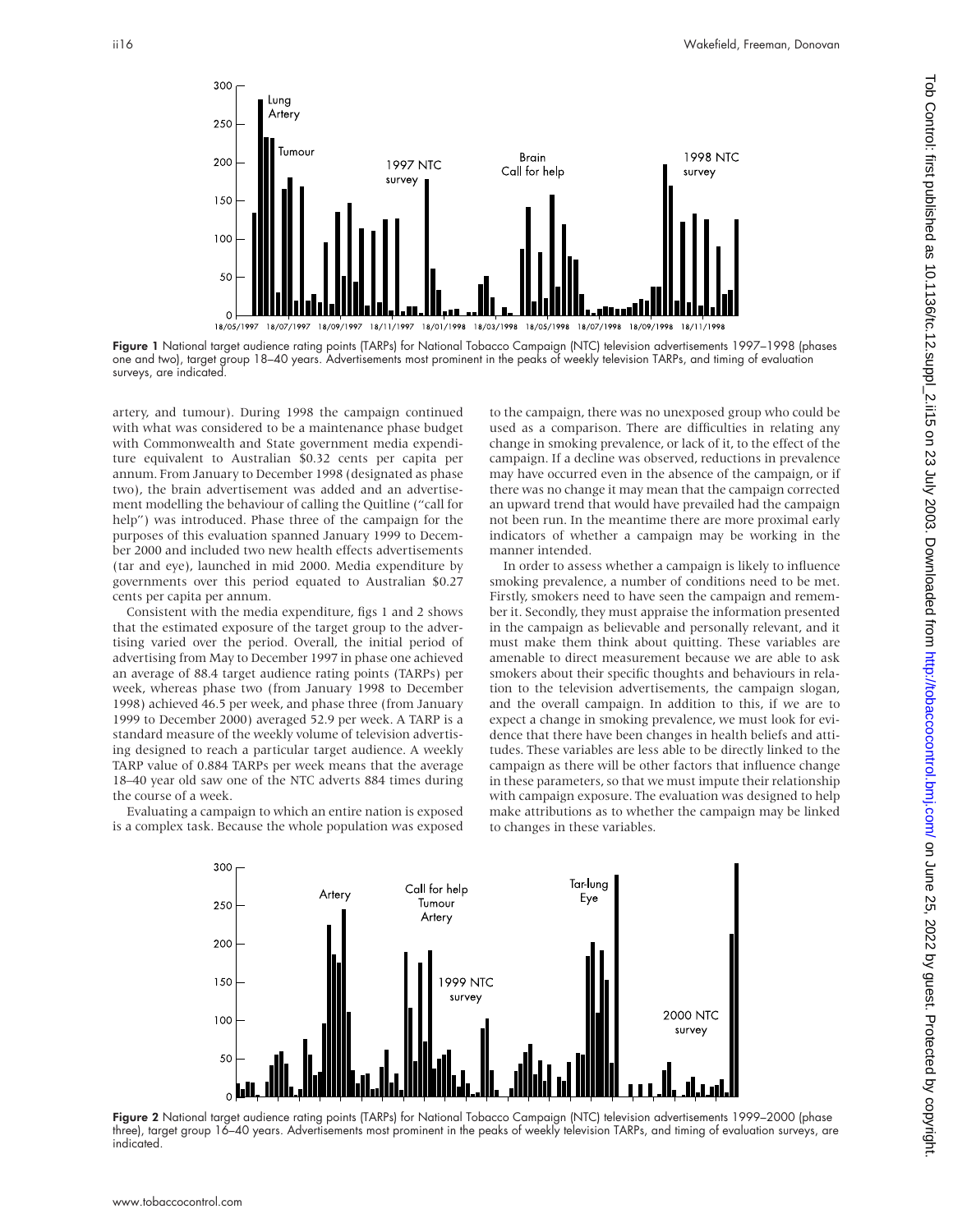Table 1 Sample size of benchmark and follow up surveys

|                                                  | <b>Benchmark</b><br>May 1997 | Follow up 1<br>Nov 1997 | Follow up 2<br>Nov 1998 | Follow up 3<br>Nov 1999 | Follow up 4<br><b>Nov 2000</b> |
|--------------------------------------------------|------------------------------|-------------------------|-------------------------|-------------------------|--------------------------------|
| Informants aged $\geq 18$ years                  | 6632                         | 17 572                  | 11 153                  | 12 246                  | 13742                          |
| Total household enumeration aged $\geq 18$ years | 13 807                       | 36 538                  | 23 3 19                 | 25 147                  | 29 267                         |
| Survey respondents 18-40 years                   | 1979                         | 4197                    | 2289                    | 2277                    | 2308                           |
| Nonsmoker respondents                            | 781                          | 1191                    | 628                     | 645                     | 613                            |
| Smoker and recent quitter respondents            | 1192                         | 2981                    | 1646                    | 1611                    | 1675                           |

The aim of this paper is to provide an overview of change among smokers and those who have recently quit smoking in relation to anti-smoking advertising recall and campaign advertising recognition, campaign attributed encouragement to quit or stay quit, new learning, and campaign related attitudes about smoking and health.

#### METHOD

### Sample population

The main evaluative tool for the Australian NTC was a series of national cross sectional surveys. The benchmark survey was undertaken in May 1997, and subsequent surveys were undertaken in November 1997, 1998, 1999, and 2000.<sup>18-20</sup>

The evaluation surveys were commissioned by the Australian Commonwealth Department of Health and Aged Care and conducted by Roy Morgan Research. Each of the surveys was conducted by telephone and used the electronic White Pages as the sampling frame. Households were randomly selected from the electronic White Pages. An approximately equal number of respondents was selected from each of Australia's six States (the Australian Capital Territory was included with New South Wales and the Northern Territory was included with South Australia), whereby 75% of the sample respondents were smokers (those who smoked on a weekly basis) or recent quitters (defined as those who had, over the past year, stopped smoking cigarettes on a weekly basis), and the remainder were other ex-smokers and nonsmokers. The aim was to randomly generate a reasonably large number of smokers and recent quitters from each State using a standard method in order to track their responses to the campaign, rather than to estimate the proportion of the population who recalled or responded to the campaign. Of those households contacted and eligible, 45% responded, with no substantive or significant differences in response rate between years.

Once the interviewer made contact with a person in the household aged  $\geq$ 18 years (the informant), that person was asked unprompted questions about recall of health advertising. Following these questions the interviewer asked the informant to describe the number of adults residing at the household and, for each, their age, sex, and whether they were a smoker or recent quitter. Only those aged 18–40 years were eligible to progress as respondents to the complete interview. Up to two smokers or recent quitters and one nonsmoker per household could be interviewed, and where there were more household members fitting this description a random procedure was employed to select them. Where these selected respondents were not at home when the interviewer first called, call backs were made in an attempt to interview the selected person(s). Informants and selected respondents were aware the survey was about health, but not tobacco in particular, when they commenced the interview.

Table 1 shows the number of people aged  $\geq 18$  years who comprised the informant, enumeration, and respondent surveys. People aged  $\geq 18$  years who answered the telephone comprised the *informant* sample. The informants reported on all of the residents in their household, aged  $\geq$  18 years, known as the *enumeration* sample. For the *respondent* sample, only those aged 18–40 years in the household were eligible to participate as individual respondents. Respondents were categorised as smokers, recent quitters, and nonsmokers.

#### Questionnaire administration

The enumeration survey initially identified the smoking status of all adults in the household and determined subject selection. The telephone questionnaire asked in an unprompted fashion about awareness of advertising about health. This was asked of all informants and also of new respondents. To measure unprompted recall of the campaign, respondents were asked: "During the past three months, have you seen or heard any advertising campaign on TV, radio, in the newspaper, or anywhere else encouraging people to do things to improve their health?" If respondents said they had, they were then asked: "What was the advertising campaign(s) about?" If smoking issues were mentioned, interviewers then asked respondents to describe what they recalled. Unprompted recall is a function of the amount and recency of advertising weight, as well as the attention getting features of advertisements.

Respondents were asked unprompted questions to measure their ability to recall illnesses caused by smoking. In the first question, respondents were asked "In your opinion, are there any illnesses caused by smoking?" Those respondents who answered in the affirmative were asked to indicate which illnesses were so caused, and the interviewer noted the first mention and then asked the respondent for any other illnesses that were thought to be caused by smoking. Using the same question method, respondents were further asked in an unprompted fashion about whether they thought there were any forms of damage to the body caused by smoking. These two questions were rotated in the questionnaire to minimise order effects. These questions assessed "top of mind" awareness of health damage and diseases that featured in campaign related advertising, reflecting the prominence of this information in memory.

To assess new learning about smoking, respondents were asked: "During the past six months, have you learned anything new about the effects of smoking cigarettes on health?" If so, they were asked to describe what they had learned. All respondents were asked about agreement or disagreement with a range of opinion statements relating to smoking and health. All respondents were then asked about their cigarette smoking to confirm categorisation of respondents into smokers, recent quitters, and others. Smokers and recent quitters were asked to decide on the truthfulness of several statements about key campaign related attitudes. Their response to these statements was used as another measure of the degree to which beliefs and attitudes about smoking and health had changed over the campaign period. In the follow up surveys, prompted recognition of the campaign was assessed by briefly describing the common characteristics of the television advertisements, which included "following the smoke down a smoker's throat and into their lungs, after which we see and hear a demonstration of the effects smoking has on the body. After this, we pass back through the smoker's throat as they exhale and on the screen appears a telephone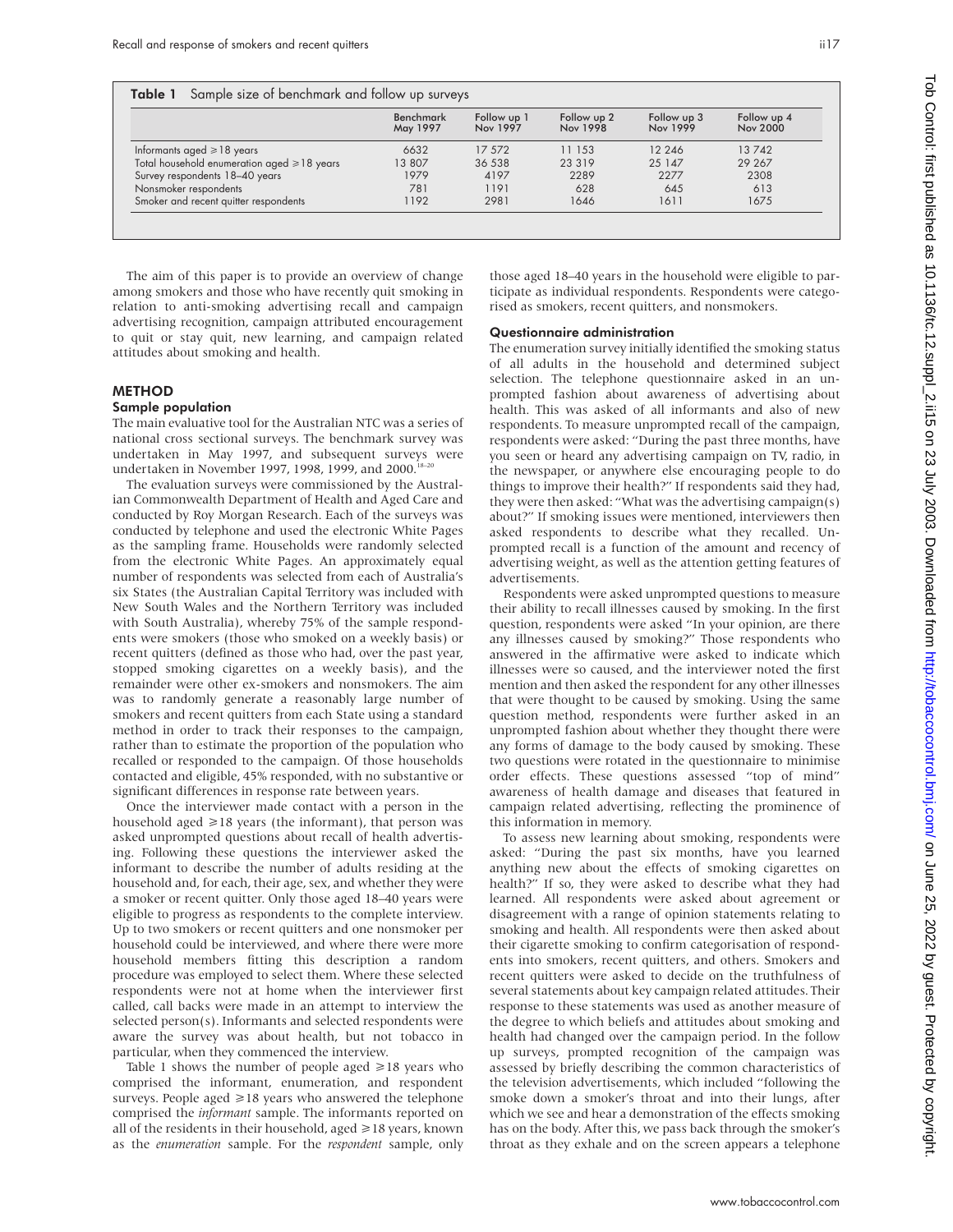|                                             | <b>Benchmark</b><br>May 1997<br>$(n=1192)$ | Follow up 1<br><b>Nov 1997</b><br>$(n=2981)$ | Follow up 2<br><b>Nov 1998</b><br>$(n=1646)$ | Follow up 3<br>Nov 1999<br>$(n=1611)$ | Follow up 4<br><b>Nov 2000</b><br>$(n=1675)$ |
|---------------------------------------------|--------------------------------------------|----------------------------------------------|----------------------------------------------|---------------------------------------|----------------------------------------------|
| Sex                                         |                                            |                                              |                                              |                                       |                                              |
| Male                                        | 47%                                        | 48%                                          | 44%                                          | 47%                                   | 46%                                          |
| Female                                      | 53%                                        | 52%                                          | 56%                                          | 53%                                   | 54%                                          |
| Age                                         |                                            |                                              |                                              |                                       |                                              |
| 18-29 years                                 | 50%                                        | 46%                                          | 46%                                          | 45%                                   | 48%                                          |
| $30-40$ years                               | 50%                                        | 54%                                          | 54%                                          | 55%                                   | 52%                                          |
| <b>Educational status</b>                   |                                            |                                              |                                              |                                       |                                              |
| Completed at least some secondary schooling | 63%                                        | 65%                                          | 65%                                          | 60%                                   | 61%                                          |
| Completed at least some tertiary            | 37%                                        | 35%                                          | 35%                                          | 40%                                   | 40%                                          |
| Work status                                 |                                            |                                              |                                              |                                       |                                              |
| Working                                     | 75%                                        | 74%                                          | 71%                                          | 73%                                   | 73%                                          |
| Retired/pensioner                           | 2%                                         | 3%                                           | 2%                                           | 3%                                    | 4%                                           |
| Student                                     | 6%                                         | 6%                                           | 6%                                           | 6%                                    | 6%                                           |
| Home duties                                 | 11%                                        | 10%                                          | 14%                                          | 13%                                   | 11%                                          |
| Unemployed                                  | 6%                                         | 6%                                           | 6%                                           | 5%                                    | 6%                                           |
| Occupational status                         |                                            |                                              |                                              |                                       |                                              |
| Blue collar                                 | 45%                                        | 45%                                          | 52%                                          | 48%                                   | 45%                                          |
| White collar                                | 55%                                        | 55%                                          | 48%                                          | 52%                                   | 55%                                          |
| Language spoken at home                     |                                            |                                              |                                              |                                       |                                              |
| English                                     | 96%                                        | 97%                                          | 97%                                          | 96%                                   | 97%                                          |
| Other                                       | 4%                                         | 3%                                           | 3%                                           | 4%                                    | 3%                                           |

number and the campaign slogan "every cigarette is doing you damage". Respondents were then asked whether they had read, seen, or heard any advertising from the campaign and their appraisal of it. Smokers who recognised the campaign advertising were asked if it had made them more or less likely to quit smoking or had made no difference. Recent quitters were asked whether such advertising helped them to stay quit, made it more difficult to stay quit, or had no effect.

Demographic information obtained for each household member included age and sex, but, for those smokers and recent quitters who progressed to a full interview, additional information was collected, including level of educational attainment, language spoken at home, employment status, and respondent's and main income earner's occupational status. The questionnaires were designed so that answers to unprompted questions would not be biased by preceding questions. Rotation of some questions and response options within questions was used to minimise order effects.

This paper focuses on the responses from smokers and recent quitters in the respondent sample. Nonsmoker responses to campaign related questions are not reported, but are available elsewhere.<sup>18–20</sup> Table 2 shows the demographic characteristics of smokers and recent quitter respondents for each survey. In general, there were no systematic differences in the demographic characteristics of survey respondents over time.

#### Statistical methods and presentation of data

Respondent survey data were weighted by State in order to better reflect a population of Australian smokers and recent quitters. Each survey sample of smokers and recent quitters was analysed using the SPSS package (Version II) to identify significant changes across survey years. Relative changes in proportions over time were analysed using logistic regression, with time modelled as a categorical variable. The p value of the odds ratio was used to assess whether changes between years were significant. Information on 95% confidence intervals (95% CIs) is given in the Appendix, for readers wishing further information on the variability of point estimates (see Appendix). To assess whether changes over time were related to changes in the sociodemographic composition (age, sex, educational attainment, work status, occupational status) of smokers and recent quitters, we used  $\chi^2$  tests. In all cases, statistical test results showed that there were no significant

changes in sample composition that would have accounted for change over time, thereby eliminating the need to adjust for change in sample composition across survey years.

#### RESULTS

#### Campaign recall and recognition

Table 3 shows that, after an initial significant increase from the benchmark to the first follow up survey associated with the commencement of the NTC, there was a gradual and significant drift downwards in the proportion of respondents who, unprompted, recalled seeing any health advertising in the three months prior to the survey. This result should be interpreted with caution because it is dependent upon the overall impact of other concurrent health related advertising, about which we do not have data. Unprompted recall of anti tobacco advertising also showed a significant increase from benchmark (25–46% in first follow up), followed by significant gradual decline, although remaining significantly above the benchmark level. This decline is consistent with lower TARPs in successive phases of the campaign.

Prompted recognition of campaign advertising, which measures exposure to the campaign advertising (and hence successive follow ups represent a cumulative exposure measure) was maintained at around 90% over each follow up survey year.

#### Campaign attributed encouragement to quit or stay quit

Table 4 shows that approximately half of smokers who recognised the campaign advertising reported that the adverts had made them more likely to quit. The percentage of smokers making this attribution did not vary over time. For recent quitters, 60% reported the campaign advertising made them more likely to stay quit, but there was a significant decline such that in 2000, 44% expressed this view. After 1997, a correspondingly greater percentage of recent quitters thought that the advertising had no effect on them, being 53% in 2000.

#### Change in campaign related beliefs and attitudes

Table 5 shows the smoking caused illnesses and damage most salient in the minds of smokers and recent quitters. The salience of any artery illness or damage increased significantly between the benchmark and first follow up surveys, but declined between the 1999 and 2000 surveys. Mention of any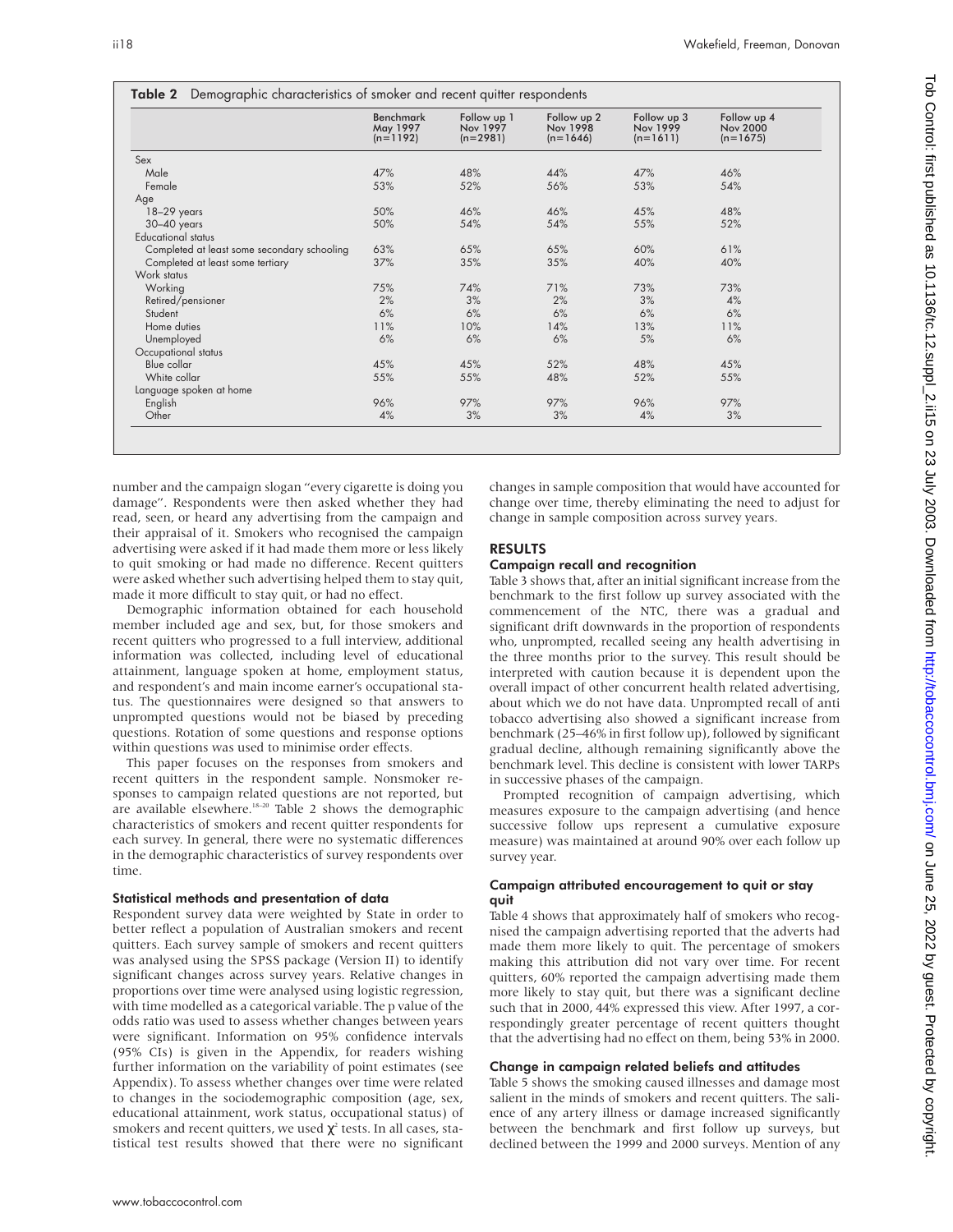|                                                          | Benchmark<br>May 1997<br>$(n=1192)$ | Follow up 1<br>Nov 1997<br>$(n=2981)$ | Follow up 2<br>Nov 1998<br>$(n=1647)$ | Follow up 3<br>Nov 1999<br>$(n=1612)$ | Follow up 4<br><b>Nov 2000</b><br>$(n=1675)$ |
|----------------------------------------------------------|-------------------------------------|---------------------------------------|---------------------------------------|---------------------------------------|----------------------------------------------|
| Seen any health advertising in the past 3 months (% yes) | 74%                                 | $82\%$ *                              | 81%                                   | 79%                                   | $77\%$ † ‡                                   |
| Unprompted recall of anti tobacco advertising            | 25%                                 | $46\%$ *                              | 42%                                   | 36%                                   | $35%$ <sup>1</sup> §                         |
| Prompted recognition of campaign advertising: (%yes)     | <b>NA</b>                           | 87%                                   | 87%                                   | 91%                                   | 88%¶                                         |

tinear decline, p <0.001.

‡ Benchmark <sup>v</sup> follow up 4, n.s. §Benchmark <sup>v</sup> follow up 4, p <0.001.

¶Follow up 1 to follow up 4, p=n.s.

lung illness or damage did not change from its already high level of 80% at the benchmark survey. There was a significant increase in mentions of brain disease from 3% in 1997 to 12% in 1998, coincident with the launch of the brain advert earlier in 1998. No eyesight or lung category changes were detected coincident with the launch of the eye and tar adverts in 2000, although there may have been limitations on tar's impact by the possible ceiling effect of the "any lung damage" category.

Table 6 shows a significant increase between benchmark and the first follow up survey in the proportion of smokers and recent quitters combined who reported learning something new in the past six months about the effects of cigarette smoking. The percentage declined in 1999 and 2000, but remained higher than benchmark.

Between the benchmark and first follow up survey, new learning about clogged arteries, lungs like sponges, and every cigarette is doing you damage, showed significant increases. These gains were maintained over time, although there was a trend towards reduced new learning about these issues. This pattern may be related to reduced television exposure from a lower level of television buy, the saturation effects of new knowledge about these issues, or a combination of the two. The launch of the brain advert in 1998 was associated with an apparent peak in new learning pertaining to strokes or clots in the brain, but causal interpretation is limited by the lack of baseline data. Following the launch of the eye advertisement in mid-2000, there was a significant increase in the proportion of respondents reporting new knowledge concerning the effects of smoking on loss of eyesight, from 2% to 11%.

Several generic questions were asked to ascertain respondents' opinions about smoking information provided in the advertising campaigns. Firstly, respondents were asked whether they thought the dangers of smoking had been exaggerated. Table 5 shows that between the benchmark and first follow up survey, there was a significant increase in the percentage of respondents who disagreed with this statement.

Between the benchmark survey and the 2000 survey, this percentage continued to increase significantly, such that in 2000 68% of smokers and recent quitters disagreed that the dangers of smoking had been exaggerated.

There was a significant linear increase from the benchmark survey in the percentage of respondents who disagreed with propositions that "smoking can't be all that bad because many people smoke all their lives and live to a ripe old age" and that "the occasional cigarette doesn't cause any harm". These statements represent key misperceptions that the campaign has tried to correct with its emphasis on every cigarette doing damage.

Table 5 also shows the proportion of respondents agreeing with key statements that reflected attitudes to the campaign. The proportion of respondents agreeing that "every cigarette is doing you damage" increased between the benchmark and first follow up survey and was subsequently maintained to the 2000 survey. Agreement with the statement pertaining to one of the early campaign adverts, namely artery (smoking blocks up arteries with fatty deposits), increased significantly between the benchmark and first follow up and was maintained to the 2000 survey. There was also a significant increase between the benchmark and first follow up survey in the proportion agreeing that smoking causes damage to the genes in lung cells, which was maintained up until the 2000 survey. The high proportion of smokers and recent quitters believing that smoking causes decay in the lungs was maintained over the campaign, with these rates of agreement leaving little room for improvement.

In 1998, statements that smoking causes strokes and smoking causes blood clots in the brain were introduced to track potential effects of the launch of the brain advert in 1998. There was a significant increase between 1999 and 2000 in the proportion of respondents who agreed that smoking causes strokes, but no change in the proportion indicating that smoking causes blood clots in the brain between 1998 and

|                        | Follow up 1<br>Nov 1997<br>$(n=2981)$ | Follow up 2<br>Nov 1998<br>$(n=1647)$ | Follow up 3<br>Nov 1999<br>$(n=1612)$ | Follow up 4<br><b>Nov 2000</b><br>$(n=1675)$ |
|------------------------|---------------------------------------|---------------------------------------|---------------------------------------|----------------------------------------------|
| <b>Smokers</b>         | $(n=2312)$                            | $(n=1301)$                            | $(n=1271)$                            | (n=1320)                                     |
| More likely to quit    | 51%                                   | 50%                                   | 47%                                   | 49%*                                         |
| No difference          | 45%                                   | 46%                                   | 49%                                   | 47%                                          |
| Less likely to quit    | 3%                                    | 3%                                    | 2%                                    | 2%                                           |
| Can't say              | 2%                                    | $1\%$                                 | $1\%$                                 | 2%                                           |
| Quitters               | $(n=289)$                             | $(n=123)$                             | $(n=192)$                             | $(n=154)$                                    |
| Helped to stay quit    | 60%                                   | 56%                                   | 52%                                   | 44%+                                         |
| Had no effect          | 35%                                   | 40%                                   | 43%                                   | 53%                                          |
| Made it more difficult | 2%                                    | $1\%$                                 | 3%                                    | $1\%$                                        |
| Can't say              | 4%                                    | 3%                                    | 2%                                    | 2%                                           |

 on June 25, 2022 by guest. Protected by copyright. <http://tobaccocontrol.bmj.com/> Tob Control: first published as 10.1136/tc.12.suppl\_2.ii15 on 23 July 2003. Downloaded from Tob Control: first published as 10.1136/tc.12.suppl\_2.ii15 on 29 July 2003. Downloaded from http://tobaccocontrol.bm/.com/ on June 25, 2022 by guest. Protected by copyright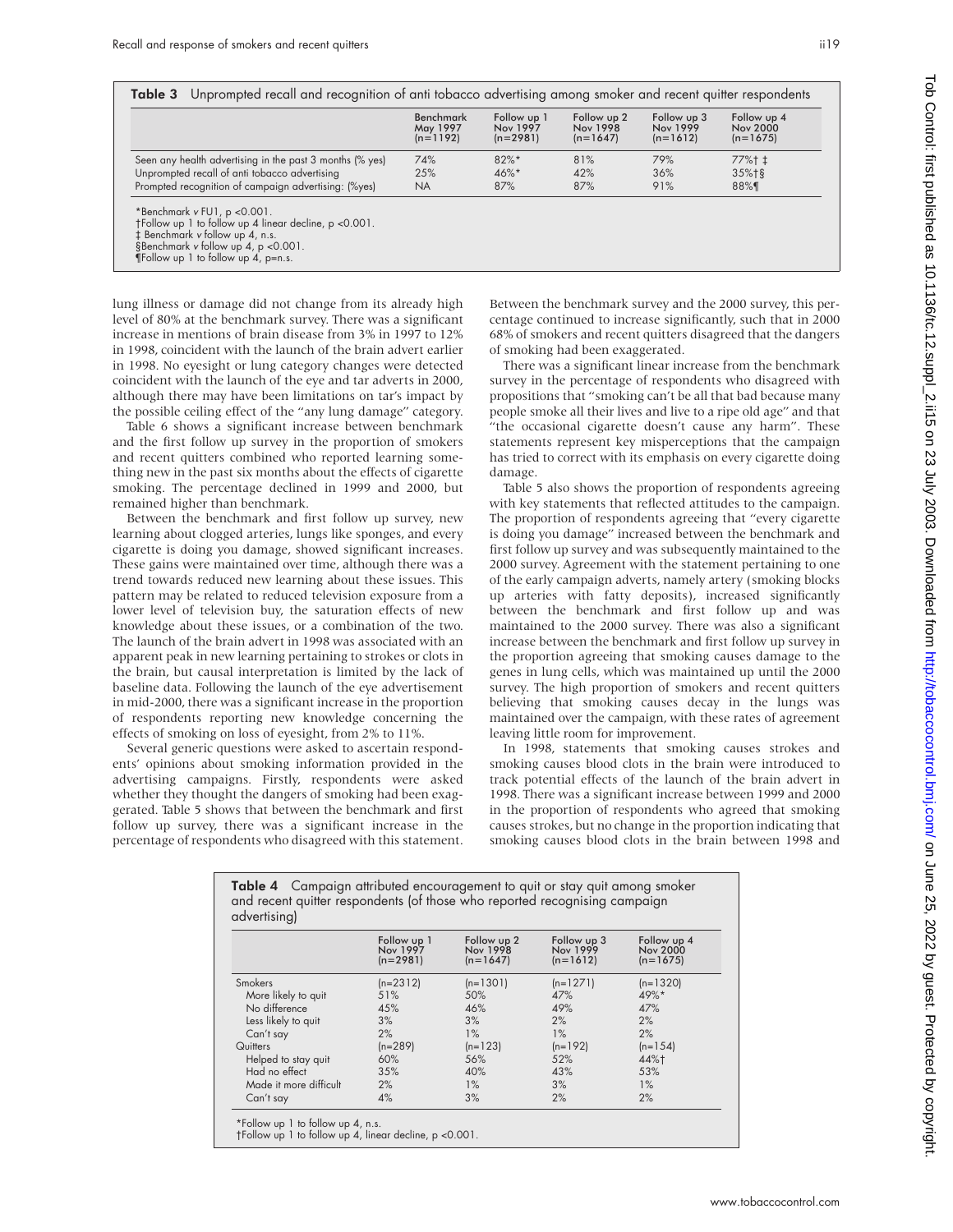| Table 5 Unprompted awareness of illness and damage, level of agreement with opinion statements about smoking and |  |  |  |  |  |
|------------------------------------------------------------------------------------------------------------------|--|--|--|--|--|
| health and campaign related attitudes among smoker and recent quitter respondents                                |  |  |  |  |  |

|                                                                                                                                                             | <b>Benchmark</b><br>May 1997<br>$(n=1192)$ | Follow up 1<br>Nov 1997<br>$(n=2981)$ | Follow up 2<br>Nov 1998<br>$(n=1646)$ | Follow up 3<br>Nov 1999<br>$(n=1611)$ | Follow up 4<br>Nov 2000<br>$(n=1675)$ |
|-------------------------------------------------------------------------------------------------------------------------------------------------------------|--------------------------------------------|---------------------------------------|---------------------------------------|---------------------------------------|---------------------------------------|
| Unprompted awareness                                                                                                                                        |                                            |                                       |                                       |                                       |                                       |
| Any artery illness/damage                                                                                                                                   | 26%                                        | $32\%*$                               | 30%                                   | 32%                                   | 26%†                                  |
| Any lung illness/damage                                                                                                                                     | 80%                                        | 79%                                   | 79%                                   | 80%                                   | 80%                                   |
| Genetic/DNA damage                                                                                                                                          | 1%                                         | 2%                                    | 2%                                    | 2%                                    | 1%                                    |
| Any brain disease                                                                                                                                           | 4%                                         | 3%                                    | $12% \downarrow$                      | 8%                                    | 8%                                    |
| Eyesight damage                                                                                                                                             |                                            |                                       |                                       | $1\%$                                 | 2%                                    |
| Unprompted awareness of illness and damage caused by smoking                                                                                                |                                            |                                       |                                       |                                       |                                       |
| The dangers of smoking have been exaggerated (% disagree)                                                                                                   | 59%                                        | $64\%$ *                              | 61%                                   | 64%                                   | 68%§                                  |
| Smoking can't be all that bad because many people smoke all their lives<br>and live to a ripe old age (% disagree)                                          | 59%                                        | 61%                                   | 60%                                   | 62%                                   | 66%¶                                  |
| Smoking the occasional cigarette doesn't cause any damage to your<br>health (% disagree)                                                                    | 50%                                        | 57%*                                  | 55%                                   | 57%                                   | $60%$ §                               |
| Campaign-related attitudes                                                                                                                                  |                                            |                                       |                                       |                                       |                                       |
| Which is nearest to the truth? "Every cigarette is doing you damage" v<br>"You have to smoke for several years": (% Every cigarette is doing you<br>damage) | 75%                                        | 82%*                                  | 81%                                   | 79%                                   | $81%$ **                              |
| Smoking blocks up arteries with fatty deposits (% true)                                                                                                     | 54%                                        | 83%*                                  | 76%                                   | 80%                                   | 80%**                                 |
| Smoking causes damage to the genes in lung cells (% true)                                                                                                   | 67%                                        | 78%*                                  | 70%                                   | 73%                                   | 70%                                   |
| Smoking causes decay in the lungs (% true)                                                                                                                  | 93%                                        | 95%                                   | 94%                                   | 95%                                   | 95%                                   |
| Smoking causes strokes (% true)                                                                                                                             | <b>NA</b>                                  | <b>NA</b>                             | 77%                                   | 77%                                   | 82%††                                 |
| Smoking causes blood clots in the brain (% true)                                                                                                            | <b>NA</b>                                  | <b>NA</b>                             | 71%                                   | 68%                                   | 72%‡‡                                 |
| Smoking causes eye damage (% true)                                                                                                                          | <b>NA</b>                                  | <b>NA</b>                             | <b>NA</b>                             | <b>NA</b>                             | 50%                                   |

¶Follow up 4 v follow up 1, follow up 2, follow up 3, p <0.01.<br>\*\*Follow up 1 to follow up 4, ns.<br>††Follow up 4 v follow up 2, follow up 3, p <0.001.<br>‡‡Follow up 4 v follow up 4, p=0.004.

2000. It may be that gains occurred during 1998, but no benchmark comparison for these questions was available prior to the launch of this advert to assess this possibility. Similarly, no baseline measures were available prior to 2000, the launch year for the eye advert, to assess change in beliefs about whether smoking causes eye damage.

#### **DISCUSSION**

These results show that the NTC advertising was seen and recalled by substantial proportions of the target group and that the advertising continued to be highly memorable over the period of study. In later years, however, the advertising was less readily recalled as "top of mind". Figs 1 and 2 show that for the first and second follow up surveys, the survey data were collected during a period of intensive television advertising. The third follow up survey was conducted soon after such a period of advertising. However, the fourth follow up survey was conducted after three months of relatively low levels of television advertising. Because unprompted recall is affected by recency of exposure (the questionnaire asked about exposure in the past three months), the lower level of unprompted recall associated with the third and fourth follow up surveys is unsurprising. Thus, we conclude that declines in unprompted recall of advertising may be due to the lower amount of television buy prior to and during the third, and especially the fourth, follow up surveys.

|                                                                                               | <b>Benchmark</b><br>May 1997<br>$(=1192)$ | Follow up 1<br>Nov 1997<br>$(n=2981)$ | Follow up 2<br>Nov 1998<br>$(n=1646)$ | Follow up 3<br>Nov 1999<br>$(n=1611)$ | Follow up 4<br>Nov 2000<br>$(n=1675)$ |
|-----------------------------------------------------------------------------------------------|-------------------------------------------|---------------------------------------|---------------------------------------|---------------------------------------|---------------------------------------|
| Learned anything new about the effects of smoking<br>cigarettes on health in past six months: |                                           |                                       |                                       |                                       |                                       |
| Entire sample                                                                                 | 14%                                       | $23\%$ *                              | 23%                                   | 19%                                   | 18%†                                  |
| What learnt:                                                                                  |                                           |                                       |                                       |                                       |                                       |
| Of those who learnt something new                                                             | $n = 166$                                 | $n=670$                               | $n = 374$                             | $n = 309$                             | $n = 303$                             |
| Entire sample                                                                                 | $n=1192$                                  | $n = 2981$                            | $n = 1646$                            | $n = 1611$                            | $n = 1675$                            |
| Clogged arteries                                                                              | 7% (1%)                                   | $36\%*$ (8%)                          | 19% (4%)                              | $22\%$ (4%)                           | 17%†‡ (3%)                            |
| Lungs are like sponges                                                                        | 7% (1%)                                   | $20\%*$ (4%)                          | $20\%$ (4%)                           | $17\%$ (3%)                           | 16%+§ (3%)                            |
| Every cigarette is doing damage                                                               | 5% (1%)                                   | $17\%*$ (4%)                          | $10\%$ (2%)                           | $11\%$ (2%)                           | 7%†¶ (1%)                             |
| How smoking causes lung cancer                                                                | $11\%$ (2%)                               | $11\%$ (3%)                           | $9\%$ (2%)                            | $10\%$ (2%)                           | $11\%$ (2%)                           |
| Causes strokes/clots in the brain                                                             |                                           |                                       | $25\%**$ (6%)                         | 7% (1%)                               | 4% (1%)                               |
| Loss of eyesight                                                                              |                                           | $<1\%$ ( $<1\%$ )                     | $1\%$ (<1\%)                          | $2\%$ (<1%)                           | $11\%$ ††(2%)                         |

‡Follow up 2, follow up 3 <sup>v</sup> follow up 4, n.s. §Follow up 1,2,3 <sup>v</sup> follow up 4, n.s.

\*\*Follow up 2 <sup>v</sup> follow up 3, follow up 4, p <0.001. ††Follow up 4 <sup>v</sup> follow up 1, follow up 2, follow up 3, p <.0 001.

**F** Benchmark v follow up 4, n.s.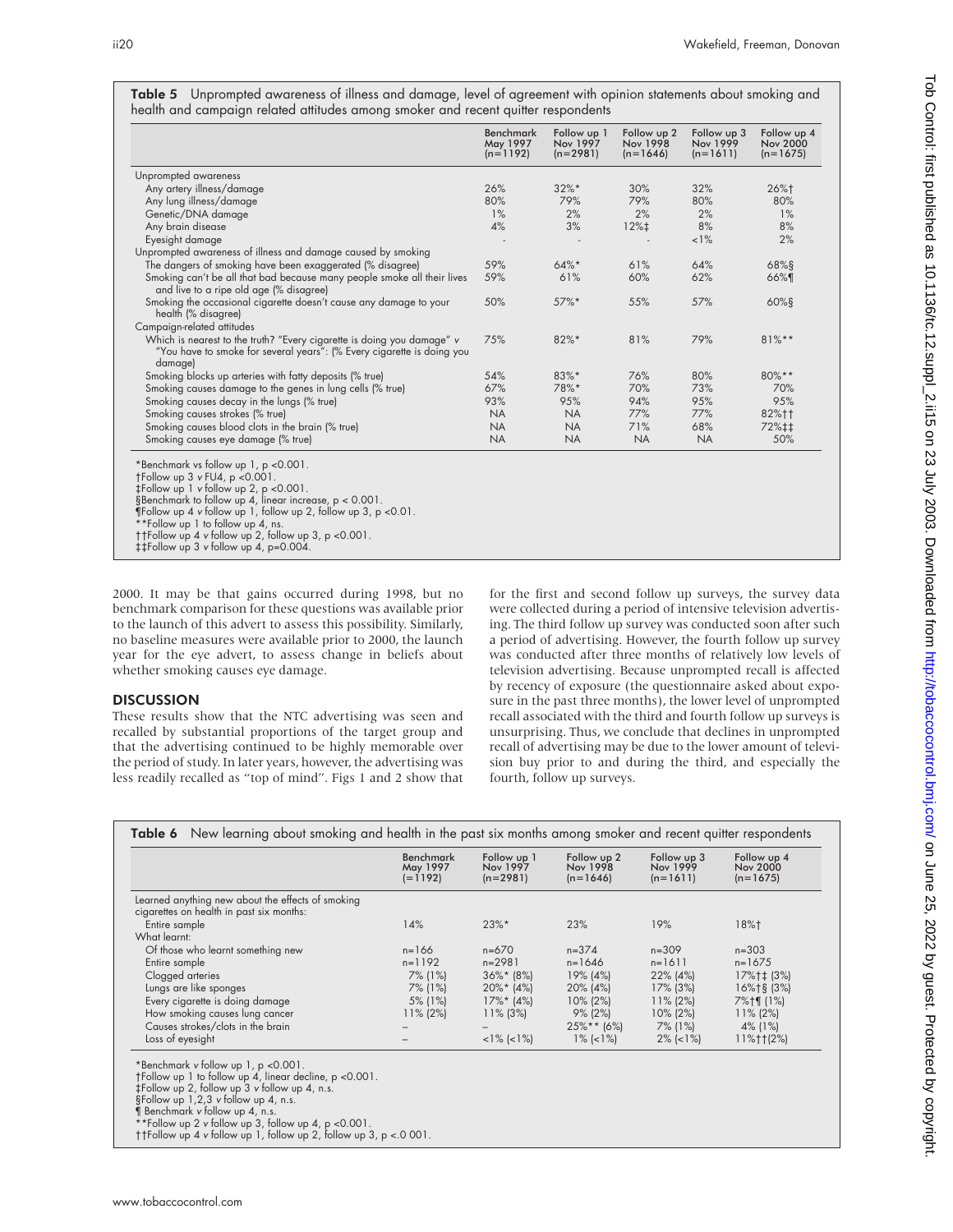The campaign advertising was thought by around half of smokers to make them more likely to quit and this attribution was maintained over the entire period of study. For recent quitters, positive attributions were made early in the campaign in terms of the advertising helping them to stay quit, but there was evidence of a decline over the last two years of study.

In relation to the first three adverts launched at the campaign start in 1997, the pattern of results lent evidence for the artery advertisement as having most influenced smokers and recent quitters. This is consistent with the findings of Donovan et al,<sup>21</sup> who used a weekly tracking survey methodology to compare more immediate response to different advertisements. Positive and statistically significant change occurred in relation to unprompted awareness of smoking related arterial damage, new learning about the effects of smoking on clogged arteries, and attitudes about whether smoking blocks up arteries with fatty deposits. These effects were most pronounced when comparing benchmark survey results with those from the first follow up survey, with some regression apparent in later survey years.

New learning about lungs being like sponges (referring to the lung advert) was also evident after the campaign launch, but measures of unprompted awareness and agreement with belief statements about smoking related lung damage showed no change, perhaps because baseline measures of these indices were already high, limiting the ability to detect further improvements. Agreement with belief statements about smoking causing damage to the genes in lung cells (referring to the tumour advert) also increased significantly between benchmark and the first follow up survey, and these gains were maintained over the period of study. However, gains in unprompted awareness and new learning about this issue were not detected.

There was some evidence that the brain advert launched in 1998 was associated with a peak in unprompted awareness that smoking was related to any brain disease, and to new learning about smoking causing strokes or blood clots in the brain. Confident interpretation of this latter finding was limited by lack of comparison data from survey years prior to 1998, although these data are consistent with tracking data showing that the stroke advert execution had considerable impact.<sup>21</sup> Finally, we found a significant increase in new learning about smoking causing eyesight damage in 2000 compared with previous years, consistent with the eye advert being launched in 2000. Specific effects were not detected for the tar advert, although this may have been compromised by its similarity with the lung advert and the difficulty of detecting further improvement in measures pertaining to lung damage. Overall, although the different adverts appeared to have had a differential impact, and there were substantial variations in advertising weight throughout the phases, the campaign advertising had a significant and substantial impact on measures that are consistent with the new news and old news in a new way content of the advertising.

Over the course of the study, the overall advertising strategy, using graphic advertisements emphasising the negative health effects of smoking as recommended in Donovan's guidelines for public health advertising,<sup>22</sup> continued to be convincing and believable to smokers and recent quitters. The significant increase over time in the percentage of smokers and recent quitters who disagreed that the health effects of smoking had been exaggerated provides affirmation that smokers continued to be open to and likely to be influenced by this kind of advertising strategy. Although others have criticised fear appeal approaches,<sup>11</sup> Donovan and Henley argue that threat (or negative) appeals are more appropriate than incentive (or positive) appeals for many health issues, $23$ particularly for the cessation of undesirable behaviours. Furthermore, Biener and colleagues find that graphic messages that "tell the truth" about tobacco are favourably

appraised by both adults and teenagers.<sup>24-26</sup> In one study, Biener found that adverts eliciting strong emotion, such as sadness and fear, were rated by smokers and nonsmokers as most effective, whereas humorous entertaining adverts were rated as least effective.<sup>26</sup> These findings are consistent with the review of Witte and Allen,<sup>16</sup> who concluded that fear arousing messages can be effective, if supported by information about ways to minimise the threat.

The findings pertaining to advertising recall, recognition, appraisal, new learning, and change in smoking related attitudes provide some degree of optimism for expecting to observe positive changes in smoking behaviour. Over the period coincident with the campaign, declines in smoking prevalence among Australian adults were observed.<sup>27</sup> However, the extent to which the campaign, as opposed to other tobacco policy influences<sup>28</sup> and secular trends, has contributed to change is difficult to apportion. Overall, these results are consistent with at least expecting there to be a positive influence on adult smoking behaviour.

## APPENDIX

|                   | Sample size (n) |      |      |      |  |  |  |
|-------------------|-----------------|------|------|------|--|--|--|
| Percentage result | 500             | 700  | 1000 | 1500 |  |  |  |
| 10%               | 2.6%            | 2.2% | 1.9% | 1.5% |  |  |  |
| 20%               | 3.5%            | 3.0% | 2.5% | 2.0% |  |  |  |
| 30%               | 4.0%            | 3.4% | 2.8% | 2.3% |  |  |  |
| 40%               | 4.3%            | 3.6% | 3.0% | 2.5% |  |  |  |
| 50%               | 4.4%            | 3.7% | 3.1% | 2.5% |  |  |  |
| 60%               | 4.3%            | 3.6% | 3.0% | 2.5% |  |  |  |
| 70%               | 4.0%            | 34%  | 2.8% | 2.3% |  |  |  |
| 80%               | 3.5%            | 3.0% | 2.5% | 2.0% |  |  |  |
| 90%               | 2.6%            | 2.2% | 19%  | 1.5% |  |  |  |

#### ACKNOWLEDGEMENTS

This study was funded by the Commonwealth Department of Health and Aged Care. The design of the study and questionnaire were the responsibility of the Research and Evaluation Committee of the NTC, especially Ron Borland, Robert Donovan, and David Hill. We thank Irene Bobevski for assistance with statistical interpretation.

### **DISCLOSURE**

Melanie Wakefield is a Senior Editor of *Tobacco Control*. She was excluded from editor–reviewer correspondence and was not involved in the editorial decision making process for this manuscript.

## .....................

## Authors' affiliations

M Wakefield, J Freeman, Centre for Behavioural Research in Cancer, The Cancer Council Victoria, Victoria, Australia<br>**R Donovan,** Centre for Behavioural Research in Cancer Control, Curtin

University, Western Australia

#### REFERENCES

- 1 Pierce JP, Dwyer T, Frape G, et al. Evaluation of the Sydney "Quit For
- Life" anti-smoking campaign. *Med J Aust* 1986;**144**:341–7.<br>2 **Pierce JP**, Macaskill P, Hill D. Long-term effectiveness of mass media led antismoking campaigns in Australia. Am J Public Health 1990;80:565–9.
- 3 Wakefield M, Chaloupka F. Effectiveness of comprehensive tobacco control programmes in reducing teenage smoking in the USA. Tob Control 2000;9:177–86.
- 4 Centers for Disease Control and Prevention. Best practices for comprehensive tobacco control programs. August 1999. Atlanta, GA: US Department of Health and Human Services, Centers for Disease Control and Prevention, National Center for Chronic Disease Prevention and Health Promotion, Office on Smoking and Health, August 1999. www.cdc.gov/tobacco/bestprac.htm